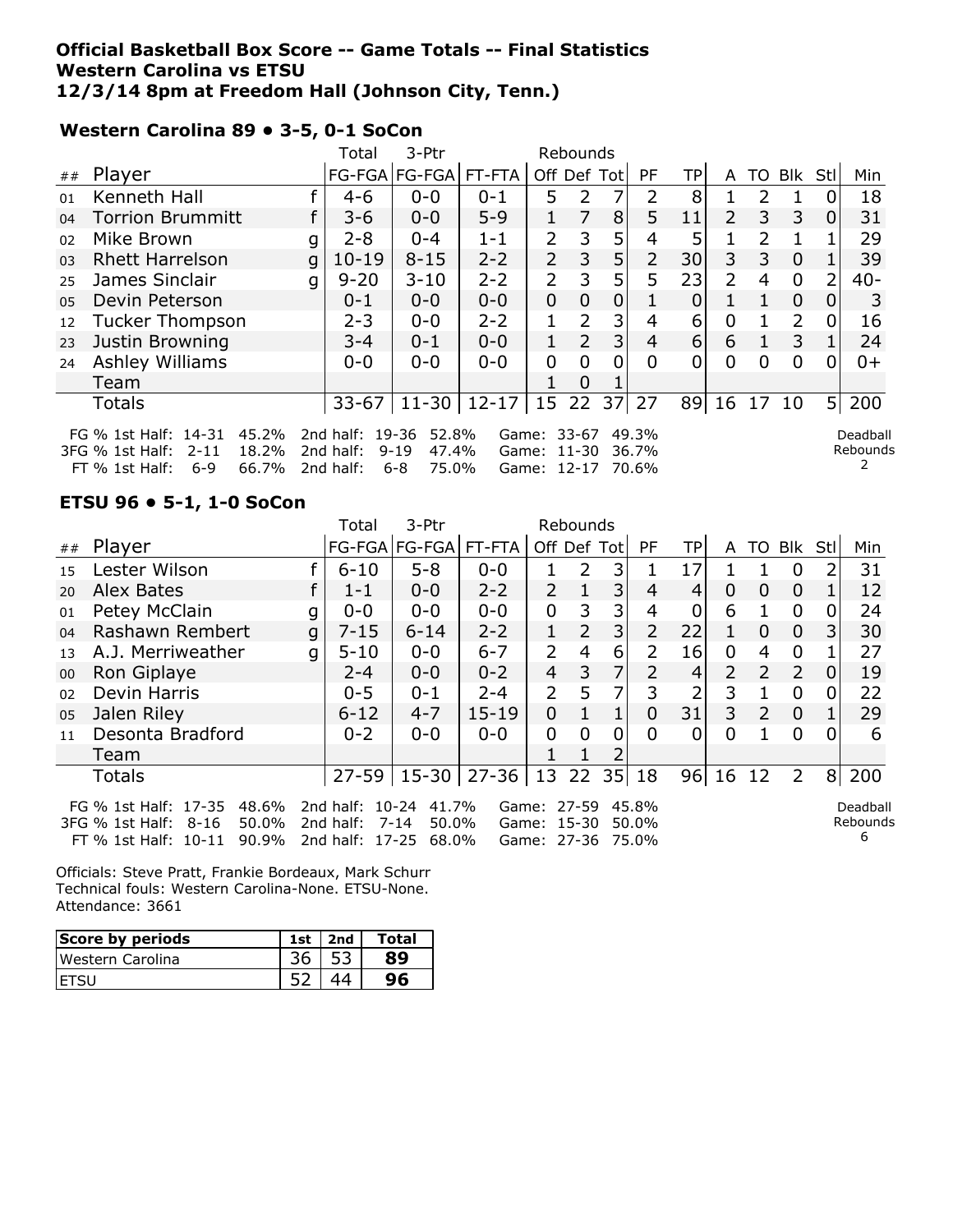## **Western Carolina vs ETSU 12/3/14 8pm at Freedom Hall (Johnson City, Tenn.) 1st PERIOD Play-by-Play (Page 1)**

| <b>HOME TEAM: ETSU</b>                 | Time  | <b>Score</b> |                | Margin VISITORS: Western Carolina    |
|----------------------------------------|-------|--------------|----------------|--------------------------------------|
|                                        | 19:45 | $0 - 2$      | V <sub>2</sub> | GOOD! JUMPER by James Sinclair       |
| MISSED 3 PTR by Lester Wilson          | 19:18 |              |                |                                      |
| REBOUND (OFF) by Alex Bates            | 19:18 |              |                |                                      |
| GOOD! LAYUP by Alex Bates [PNT]        | 19:15 | $2 - 2$      | T <sub>1</sub> |                                      |
|                                        | 18:48 | $2 - 4$      | V <sub>2</sub> | GOOD! JUMPER by Kenneth Hall         |
|                                        | 18:48 |              |                | <b>ASSIST by Torrion Brummitt</b>    |
|                                        |       |              |                |                                      |
| MISSED JUMPER by A.J. Merriweather     | 18:37 |              |                | BLOCK by Kenneth Hall                |
| REBOUND (OFF) by (TEAM)                | 18:36 |              |                |                                      |
|                                        | 18:26 |              |                | FOUL by James Sinclair (P1T1)        |
| MISSED 3 PTR by Rashawn Rembert        | 18:14 |              |                | REBOUND (DEF) by Torrion Brummitt    |
|                                        | 17:58 |              |                | FOUL by James Sinclair (P2T2)        |
|                                        | 17:58 |              |                | TURNOVR by James Sinclair            |
| GOOD! LAYUP by A.J. Merriweather [PNT] | 17:45 | $4 - 4$      | T <sub>2</sub> |                                      |
| REBOUND (DEF) by Petey McClain         | 17:17 |              |                | MISSED 3 PTR by James Sinclair       |
| GOOD! 3 PTR by Lester Wilson [FB]      | 17:10 | $7 - 4$      | $H_3$          |                                      |
| <b>ASSIST by Petey McClain</b>         | 17:10 |              |                |                                      |
| FOUL by Alex Bates (P1T1)              | 16:49 | $7 - 5$      | H <sub>2</sub> | GOOD! FT SHOT by Torrion Brummitt    |
|                                        |       |              |                |                                      |
| REBOUND (DEF) by Alex Bates            | 16:49 |              |                | MISSED FT SHOT by Torrion Brummitt   |
| SUB IN : Devin Harris                  | 16:49 |              |                |                                      |
| SUB OUT: A.J. Merriweather             | 16:49 |              |                |                                      |
| GOOD! 3 PTR by Rashawn Rembert [FB]    | 16:43 | $10-5$       | H <sub>5</sub> |                                      |
| <b>ASSIST by Petey McClain</b>         | 16:43 |              |                |                                      |
|                                        | 16:19 |              |                | TURNOVR by Rhett Harrelson           |
| SUB IN : Jalen Riley                   | 16:19 |              |                |                                      |
| SUB OUT: Petey McClain                 | 16:19 |              |                |                                      |
| MISSED LAYUP by Devin Harris           | 16:10 |              |                | REBOUND (DEF) by Kenneth Hall        |
|                                        | 16:02 | $10-7$       | $H_3$          | GOOD! JUMPER by Rhett Harrelson      |
|                                        |       |              | H 6            |                                      |
| GOOD! 3 PTR by Jalen Riley             | 15:43 | $13 - 7$     |                |                                      |
|                                        | 15:21 |              |                | <b>TIMEOUT MEDIA</b>                 |
| SUB IN : Ron Giplaye                   | 15:21 |              |                | SUB IN : Justin Browning             |
| SUB OUT: Alex Bates                    | 15:21 |              |                | SUB OUT: Kenneth Hall                |
|                                        | 15:19 | $13-9$       | H 4            | GOOD! JUMPER by James Sinclair [PNT] |
|                                        | 15:19 |              |                | ASSIST by Rhett Harrelson            |
| GOOD! 3 PTR by Lester Wilson           | 14:57 | $16-9$       | H <sub>7</sub> |                                      |
| <b>ASSIST by Devin Harris</b>          | 14:57 |              |                |                                      |
| REBOUND (DEF) by Devin Harris          | 14:29 |              |                | MISSED 3 PTR by Rhett Harrelson      |
| MISSED 3 PTR by Rashawn Rembert        | 14:18 |              |                | <b>BLOCK by Justin Browning</b>      |
|                                        | 14:16 |              |                | REBOUND (DEF) by Torrion Brummitt    |
| REBOUND (DEF) by Ron Giplaye           | 14:00 |              |                | MISSED 3 PTR by Mike Brown           |
| GOOD! 3 PTR by Jalen Riley [FB]        | 13:52 | $19-9$       | H 10           |                                      |
|                                        | 13:38 |              |                | TURNOVR by James Sinclair            |
| STEAL by Rashawn Rembert               | 13:37 |              |                |                                      |
| GOOD! LAYUP by Jalen Riley [FB/PNT]    | 13:34 | $21 - 9$     | H 12           |                                      |
| <b>ASSIST by Rashawn Rembert</b>       | 13:34 |              |                |                                      |
|                                        | 13:30 |              |                | TIMEOUT 30sec                        |
|                                        | 13:30 |              |                | SUB IN: Tucker Thompson              |
|                                        | 13:30 |              |                | SUB OUT: Torrion Brummitt            |
|                                        |       |              |                |                                      |
|                                        | 13:13 |              |                | FOUL by Justin Browning (P1T3)       |
|                                        | 13:13 |              |                | TURNOVR by Justin Browning           |
| MISSED LAYUP by Ron Giplaye            | 12:49 |              |                | <b>BLOCK by Mike Brown</b>           |
|                                        | 12:47 |              |                | REBOUND (DEF) by Mike Brown          |
|                                        | 12:44 |              |                | MISSED LAYUP by James Sinclair       |
|                                        | 12:44 |              |                | REBOUND (OFF) by Justin Browning     |
|                                        | 12:42 | $21 - 11$    | H 10           | GOOD! LAYUP by Justin Browning [PNT] |
| TIMEOUT 30sec                          | 12:32 |              |                |                                      |
| SUB IN : Desonta Bradford              | 12:32 |              |                |                                      |
| SUB IN : A.J. Merriweather             | 12:32 |              |                |                                      |
| SUB IN : Alex Bates                    | 12:32 |              |                |                                      |
| SUB OUT: Ron Giplaye                   | 12:32 |              |                |                                      |
| SUB OUT: Rashawn Rembert               | 12:32 |              |                |                                      |
| SUB OUT: Devin Harris                  | 12:32 |              |                |                                      |
| MISSED LAYUP by Lester Wilson          | 12:29 |              |                |                                      |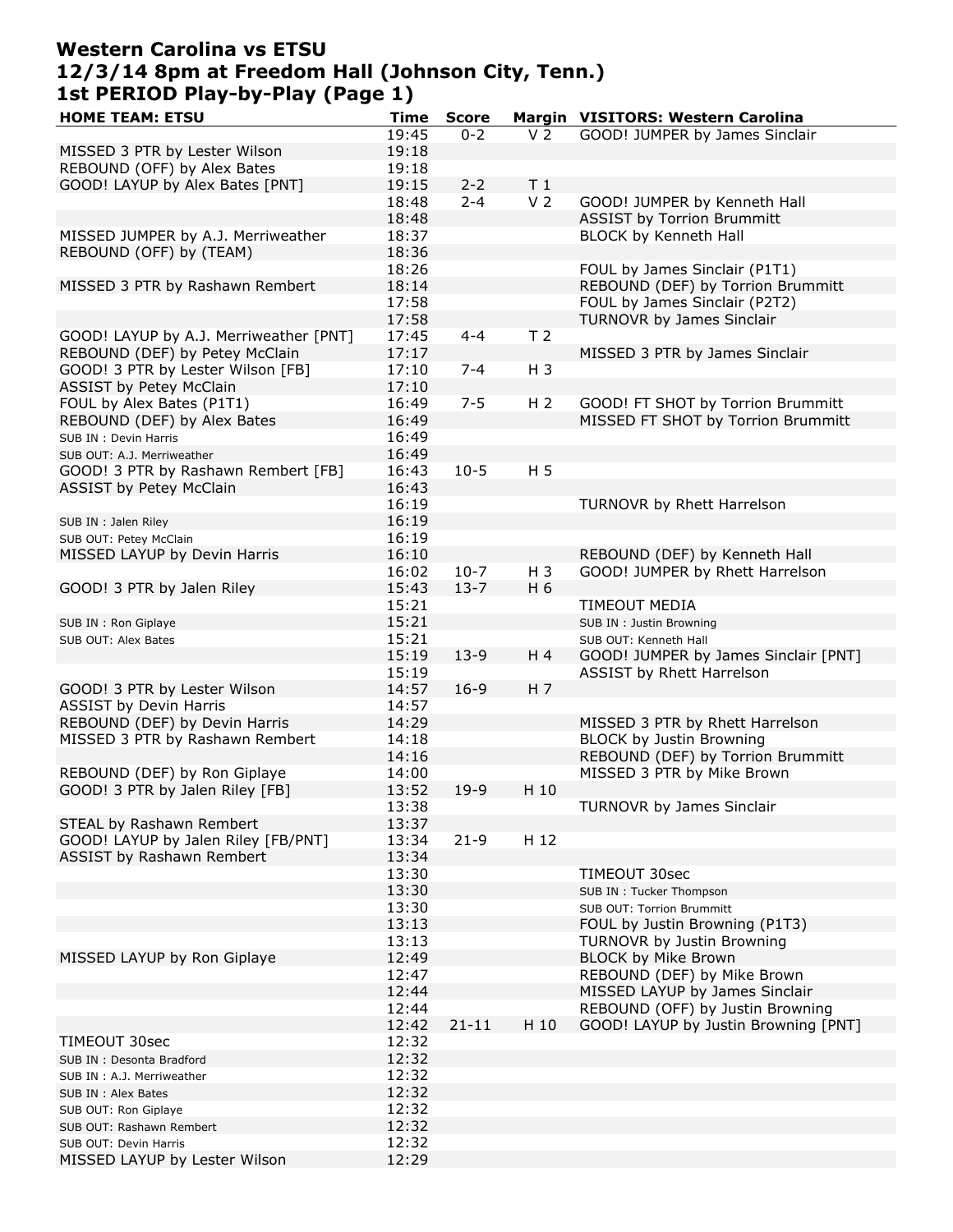### **Western Carolina vs ETSU 12/3/14 8pm at Freedom Hall (Johnson City, Tenn.) 1st PERIOD Play-by-Play (Page 2)**

| <b>HOME TEAM: ETSU</b>                | <b>Time</b> | <b>Score</b> |                | Margin VISITORS: Western Carolina      |
|---------------------------------------|-------------|--------------|----------------|----------------------------------------|
|                                       | 12:29       |              |                | <b>BLOCK by Tucker Thompson</b>        |
| REBOUND (OFF) by Lester Wilson        | 12:27       |              |                |                                        |
| GOOD! FT SHOT by Jalen Riley          | 12:25       | $22 - 11$    | H 11           | FOUL by Justin Browning (P2T4)         |
|                                       |             |              |                |                                        |
| MISSED FT SHOT by Jalen Riley         | 12:25       |              |                |                                        |
| REBOUND (OFF) by (DEADBALL)           | 12:25       |              |                |                                        |
| GOOD! FT SHOT by Jalen Riley          | 12:25       | $23 - 11$    | H 12           |                                        |
|                                       | 12:05       |              |                | MISSED JUMPER by Mike Brown            |
|                                       | 12:05       |              |                | REBOUND (OFF) by Mike Brown            |
|                                       | 11:54       | $23 - 14$    | H 9            | GOOD! 3 PTR by James Sinclair          |
|                                       | 11:54       |              |                | <b>ASSIST by Mike Brown</b>            |
| GOOD! JUMPER by A.J. Merriweather     |             |              | H 11           |                                        |
|                                       | 11:39       | $25 - 14$    |                |                                        |
|                                       | 11:12       | $25 - 16$    | H 9            | GOOD! LAYUP by Justin Browning [PNT]   |
|                                       | 11:12       |              |                | ASSIST by Rhett Harrelson              |
| MISSED LAYUP by Desonta Bradford      | 10:59       |              |                | REBOUND (DEF) by Mike Brown            |
| FOUL by Alex Bates (P2T2)             | 10:58       |              |                |                                        |
|                                       | 10:58       |              |                | TIMEOUT media                          |
| SUB IN : Petey McClain                | 10:58       |              |                | <b>SUB IN: Torrion Brummitt</b>        |
|                                       | 10:58       |              |                |                                        |
| SUB IN: Rashawn Rembert               | 10:58       |              |                | SUB IN : Kenneth Hall                  |
| SUB OUT: Jalen Riley                  |             |              |                | SUB OUT: Tucker Thompson               |
| SUB OUT: Alex Bates                   | 10:58       |              |                | SUB OUT: Justin Browning               |
|                                       | 10:39       | $25 - 18$    | H 7            | GOOD! JUMPER by Torrion Brummitt [PNT] |
| MISSED JUMPER by A.J. Merriweather    | 10:24       |              |                | REBOUND (DEF) by Mike Brown            |
| FOUL by Petey McClain (P1T3)          | 10:15       |              |                |                                        |
| SUB IN: Ron Giplaye                   | 10:15       |              |                |                                        |
| SUB OUT: Lester Wilson                | 10:15       |              |                |                                        |
|                                       | 09:56       |              |                |                                        |
| REBOUND (DEF) by Ron Giplaye          |             |              |                | MISSED LAYUP by Torrion Brummitt       |
| MISSED LAYUP by Desonta Bradford      | 09:48       |              |                | REBOUND (DEF) by Torrion Brummitt      |
|                                       | 09:35       |              |                | MISSED 3 PTR by Mike Brown             |
|                                       | 09:35       |              |                | REBOUND (OFF) by James Sinclair        |
|                                       | 09:32       | $25 - 20$    | H <sub>5</sub> | GOOD! LAYUP by James Sinclair [PNT]    |
| MISSED 3 PTR by Rashawn Rembert       | 09:14       |              |                |                                        |
| REBOUND (OFF) by Ron Giplaye          | 09:14       |              |                |                                        |
| GOOD! LAYUP by Ron Giplaye [PNT]      | 09:10       | $27 - 20$    | H 7            |                                        |
|                                       |             |              |                |                                        |
| REBOUND (DEF) by Rashawn Rembert      | 08:48       |              |                | MISSED JUMPER by Kenneth Hall          |
| TURNOVR by Desonta Bradford           | 08:36       |              |                |                                        |
| SUB IN : Jalen Riley                  | 08:36       |              |                | SUB IN : Devin Peterson                |
| SUB OUT: Desonta Bradford             | 08:36       |              |                | SUB IN: Justin Browning                |
|                                       | 08:36       |              |                | SUB OUT: Mike Brown                    |
|                                       | 08:36       |              |                | SUB OUT: Kenneth Hall                  |
|                                       | 08:17       |              |                | MISSED 3 PTR by James Sinclair         |
|                                       | 08:17       |              |                | REBOUND (OFF) by Rhett Harrelson       |
|                                       | 08:09       | $27 - 23$    | H 4            | GOOD! 3 PTR by Rhett Harrelson         |
|                                       |             |              |                |                                        |
|                                       | 08:09       |              |                | ASSIST by Devin Peterson               |
| GOOD! 3 PTR by Rashawn Rembert        | 07:56       | $30 - 23$    | H <sub>7</sub> |                                        |
| <b>ASSIST by Ron Giplaye</b>          | 07:56       |              |                |                                        |
| REBOUND (DEF) by Rashawn Rembert      | 07:31       |              |                | MISSED 3 PTR by Rhett Harrelson        |
| MISSED JUMPER by Jalen Riley          | 07:22       |              |                | REBOUND (DEF) by James Sinclair        |
| FOUL by Petey McClain (P2T4)          | 07:15       |              |                |                                        |
|                                       | 07:15       |              |                | TIMEOUT MEDIA                          |
|                                       | 07:15       |              |                |                                        |
|                                       |             |              |                | SUB IN : Mike Brown                    |
|                                       | 07:15       |              |                | SUB OUT: Devin Peterson                |
| REBOUND (DEF) by A.J. Merriweather    | 06:56       |              |                | MISSED 3 PTR by Rhett Harrelson        |
|                                       | 06:52       |              |                | FOUL by Torrion Brummitt (P1T5)        |
| GOOD! 3 PTR by Rashawn Rembert        | 06:37       | $33 - 23$    | H 10           |                                        |
| <b>ASSIST by Ron Giplaye</b>          | 06:37       |              |                |                                        |
| FOUL by Rashawn Rembert (P1T5)        | 06:15       |              |                | MISSED FT SHOT by Torrion Brummitt     |
|                                       | 06:15       |              |                | REBOUND (OFF) by (DEADBALL)            |
|                                       |             |              |                |                                        |
|                                       | 06:15       | $33 - 24$    | H 9            | GOOD! FT SHOT by Torrion Brummitt      |
| GOOD! DUNK by A.J. Merriweather [PNT] | 06:00       | $35 - 24$    | H 11           |                                        |
| ASSIST by Petey McClain               | 06:00       |              |                |                                        |
|                                       | 05:45       |              |                | TURNOVR by James Sinclair              |
|                                       |             |              |                |                                        |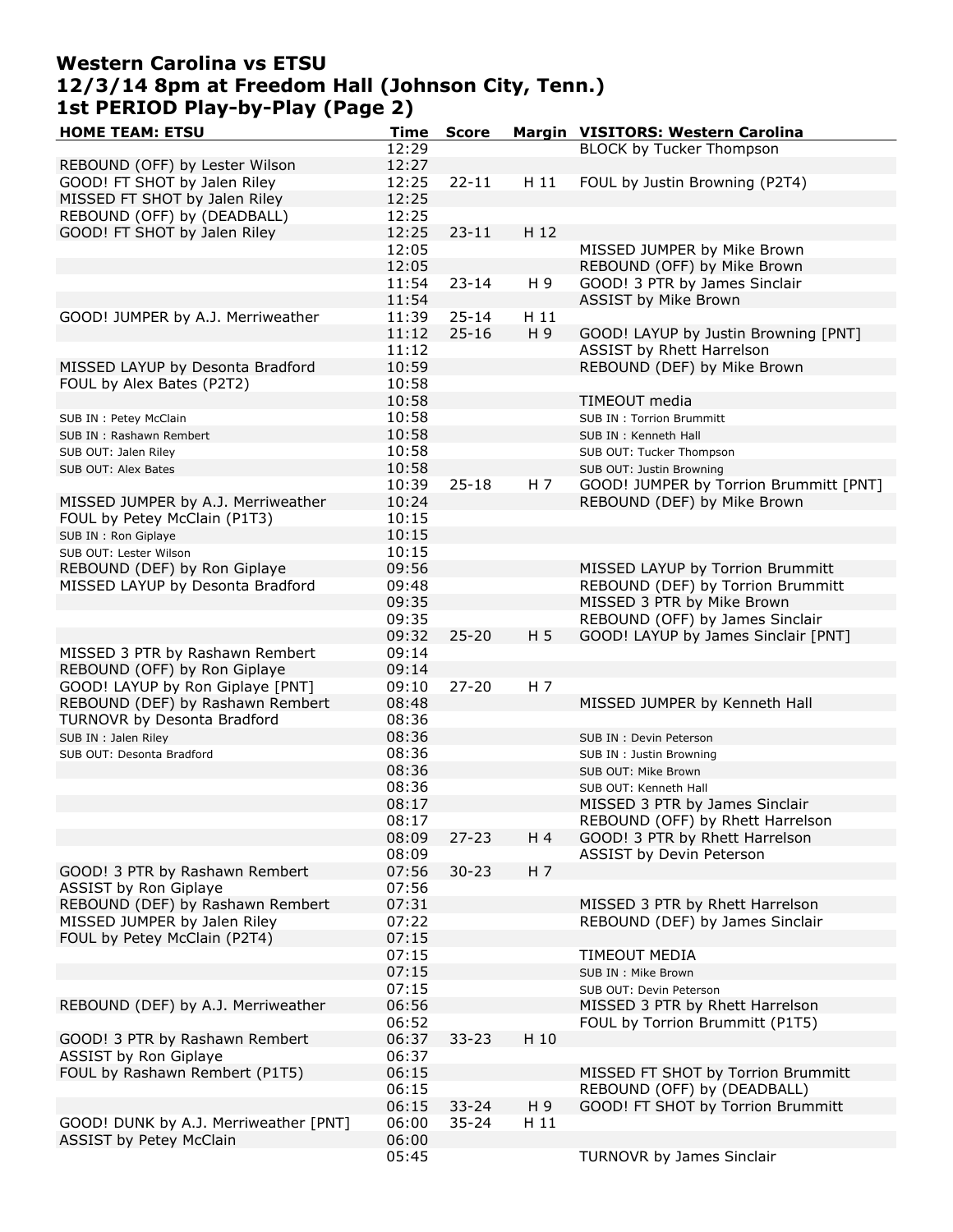### **Western Carolina vs ETSU 12/3/14 8pm at Freedom Hall (Johnson City, Tenn.) 1st PERIOD Play-by-Play (Page 3)**

| <b>HOME TEAM: ETSU</b>                | Time  | <b>Score</b> |      | Margin VISITORS: Western Carolina     |
|---------------------------------------|-------|--------------|------|---------------------------------------|
| STEAL by Jalen Riley                  | 05:45 |              |      |                                       |
| GOOD! FT SHOT by A.J. Merriweather    | 05:42 | $36 - 24$    | H 12 | FOUL by Mike Brown (P1T6)             |
|                                       |       |              |      |                                       |
| GOOD! FT SHOT by A.J. Merriweather    | 05:42 | $37 - 24$    | H 13 |                                       |
|                                       | 05:42 |              |      | SUB IN: Kenneth Hall                  |
|                                       | 05:42 |              |      | SUB OUT: Justin Browning              |
| FOUL by Ron Giplaye (P1T6)            | 05:29 |              |      |                                       |
|                                       | 05:26 |              |      | MISSED JUMPER by James Sinclair       |
|                                       |       |              |      |                                       |
|                                       | 05:26 |              |      | REBOUND (OFF) by Torrion Brummitt     |
| BLOCK by Ron Giplaye                  | 05:22 |              |      | MISSED LAYUP by Torrion Brummitt      |
|                                       | 05:20 |              |      | REBOUND (OFF) by Kenneth Hall         |
|                                       | 05:18 | $37 - 26$    | H 11 | GOOD! DUNK by Kenneth Hall [PNT]      |
| MISSED 3 PTR by Jalen Riley           | 05:13 |              |      |                                       |
|                                       |       |              |      |                                       |
| REBOUND (OFF) by Rashawn Rembert      | 05:13 |              |      |                                       |
| MISSED 3 PTR by Rashawn Rembert       | 05:10 |              |      | REBOUND (DEF) by Torrion Brummitt     |
| FOUL by Rashawn Rembert (P2T7)        | 04:56 | $37 - 27$    | H 10 | GOOD! FT SHOT by James Sinclair       |
|                                       | 04:56 | $37 - 28$    | H 9  | GOOD! FT SHOT by James Sinclair       |
|                                       | 04:56 |              |      |                                       |
| SUB IN : Lester Wilson                |       |              |      | SUB IN: Tucker Thompson               |
| SUB IN : Devin Harris                 | 04:56 |              |      | SUB IN : Devin Peterson               |
| SUB OUT: Petey McClain                | 04:56 |              |      | <b>SUB OUT: Torrion Brummitt</b>      |
| SUB OUT: A.J. Merriweather            | 04:56 |              |      | SUB OUT: Rhett Harrelson              |
| GOOD! FT SHOT by Jalen Riley          | 04:46 | 38-28        | H 10 | FOUL by Devin Peterson (P1T7)         |
|                                       |       |              |      |                                       |
| GOOD! FT SHOT by Jalen Riley          | 04:46 | 39-28        | H 11 |                                       |
| SUB IN : A.J. Merriweather            | 04:46 |              |      |                                       |
| SUB OUT: Ron Giplaye                  | 04:46 |              |      |                                       |
|                                       | 04:37 |              |      | TURNOVR by James Sinclair             |
| STEAL by Lester Wilson                | 04:36 |              |      |                                       |
|                                       |       |              |      |                                       |
| GOOD! LAYUP by Rashawn Rembert [FB/PN | 04:33 | $41 - 28$    | H 13 |                                       |
| ASSIST by Jalen Riley                 | 04:33 |              |      |                                       |
|                                       | 04:17 |              |      | TURNOVR by Devin Peterson             |
| STEAL by Lester Wilson                | 04:16 |              |      |                                       |
| GOOD! 3 PTR by Rashawn Rembert [FB]   | 04:11 | 44-28        | H 16 |                                       |
|                                       |       |              |      |                                       |
| <b>ASSIST by Devin Harris</b>         | 04:11 |              |      |                                       |
| REBOUND (DEF) by Devin Harris         | 03:50 |              |      | MISSED LAYUP by Devin Peterson        |
| TURNOVR by Jalen Riley                | 03:44 |              |      |                                       |
|                                       | 03:44 |              |      | TIMEOUT media                         |
| SUB IN: Desonta Bradford              | 03:44 |              |      | SUB IN: Rhett Harrelson               |
|                                       |       |              |      |                                       |
| SUB OUT: Rashawn Rembert              | 03:44 |              |      | SUB OUT: Devin Peterson               |
|                                       | 03:25 | 44-30        | H 14 | GOOD! JUMPER by James Sinclair        |
| GOOD! FT SHOT by Jalen Riley          | 02:58 | 45-30        | H 15 | FOUL by Tucker Thompson (P1T8)        |
| GOOD! FT SHOT by Jalen Riley          | 02:58 | $46 - 30$    | H 16 |                                       |
|                                       | 02:58 |              |      | SUB IN : Torrion Brummitt             |
|                                       |       |              |      |                                       |
|                                       | 02:58 |              |      | SUB OUT: Tucker Thompson              |
|                                       | 02:40 | 46-32        | H 14 | GOOD! LAYUP by Torrion Brummitt [PNT] |
| FOUL by Devin Harris (P1T8)           | 02:40 | 46-33        | H 13 | GOOD! FT SHOT by Torrion Brummitt     |
| MISSED LAYUP by A.J. Merriweather     | 02:31 |              |      | <b>BLOCK by Torrion Brummitt</b>      |
|                                       | 02:29 |              |      | REBOUND (DEF) by Rhett Harrelson      |
|                                       |       |              |      |                                       |
| REBOUND (DEF) by Devin Harris         | 02:24 |              |      | MISSED 3 PTR by James Sinclair        |
| GOOD! JUMPER by Jalen Riley           | 02:08 | 48-33        | H 15 |                                       |
|                                       | 01:46 |              |      | TURNOVR by Kenneth Hall               |
| MISSED 3 PTR by Lester Wilson         | 01:34 |              |      | REBOUND (DEF) by Kenneth Hall         |
|                                       | 01:26 |              |      |                                       |
| SUB IN : Alex Bates                   |       |              |      |                                       |
| SUB OUT: Desonta Bradford             | 01:26 |              |      |                                       |
| FOUL by Alex Bates (P3T9)             | 01:19 | 48-34        | H 14 | GOOD! FT SHOT by Torrion Brummitt     |
|                                       | 01:19 |              |      | MISSED FT SHOT by Torrion Brummitt    |
|                                       | 01:19 |              |      | REBOUND (OFF) by Kenneth Hall         |
|                                       | 01:19 |              |      |                                       |
| SUB IN: Rashawn Rembert               |       |              |      |                                       |
| SUB OUT: Alex Bates                   | 01:19 |              |      |                                       |
|                                       | 01:18 |              |      | MISSED LAYUP by Kenneth Hall          |
|                                       | 01:18 |              |      | REBOUND (OFF) by (TEAM)               |
| SUB IN : Ron Giplaye                  | 01:15 |              |      |                                       |
|                                       |       |              |      |                                       |
| SUB OUT: A.J. Merriweather            | 01:15 |              |      |                                       |
|                                       | 01:13 |              |      | TURNOVR by Rhett Harrelson            |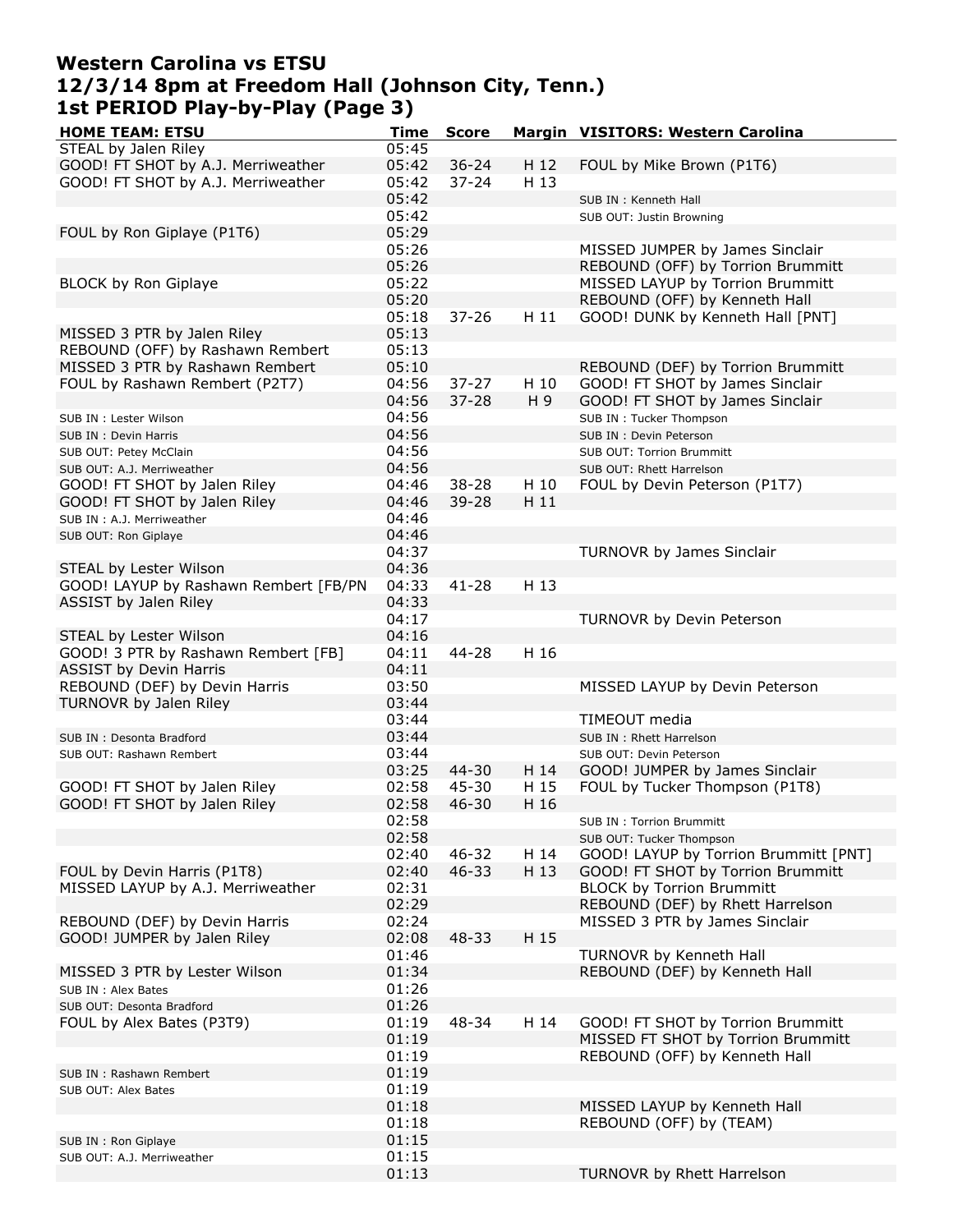## **Western Carolina vs ETSU 12/3/14 8pm at Freedom Hall (Johnson City, Tenn.) 1st PERIOD Play-by-Play (Page 4)**

| <b>HOME TEAM: ETSU</b>           | Time  | <b>Score</b> |      | Margin VISITORS: Western Carolina   |
|----------------------------------|-------|--------------|------|-------------------------------------|
| STEAL by Rashawn Rembert         | 01:12 |              |      |                                     |
| MISSED 3 PTR by Jalen Riley      | 01:07 |              |      | REBOUND (DEF) by Torrion Brummitt   |
|                                  | 01:05 |              |      | <b>TURNOVR by Torrion Brummitt</b>  |
| GOOD! FT SHOT by Jalen Riley     | 00:50 | 49-34        | H 15 | FOUL by Torrion Brummitt (P2T9)     |
| GOOD! FT SHOT by Jalen Riley     | 00:50 | $50 - 34$    | H 16 |                                     |
| SUB IN : Petey McClain           | 00:50 |              |      |                                     |
| SUB OUT: Rashawn Rembert         | 00:50 |              |      |                                     |
|                                  | 00:29 |              |      | MISSED 3 PTR by Rhett Harrelson     |
|                                  | 00:29 |              |      | REBOUND (OFF) by James Sinclair     |
|                                  | 00:25 | $50 - 36$    | H 14 | GOOD! LAYUP by James Sinclair [PNT] |
| MISSED JUMPER by Jalen Riley     | 00:03 |              |      |                                     |
| REBOUND (OFF) by Ron Giplaye     | 00:01 |              |      |                                     |
| GOOD! LAYUP by Ron Giplaye [PNT] | 00:01 | $52 - 36$    | H 16 |                                     |

#### ETSU 52, Western Carolina 36

| - In    | Off |                     |             |          |                                                          |
|---------|-----|---------------------|-------------|----------|----------------------------------------------------------|
|         |     |                     |             |          |                                                          |
|         |     | 14                  | 0           |          | Score tied - 2 times.                                    |
| FTSU 14 | -13 | 8                   | 16.         | - 22     | Lead changed - 1 time.                                   |
|         |     | Western Carolina 16 | $5^{\circ}$ | 2nd Fast | 1st period-only Paint T/O Chance Break Bench<br>$\sim$ 4 |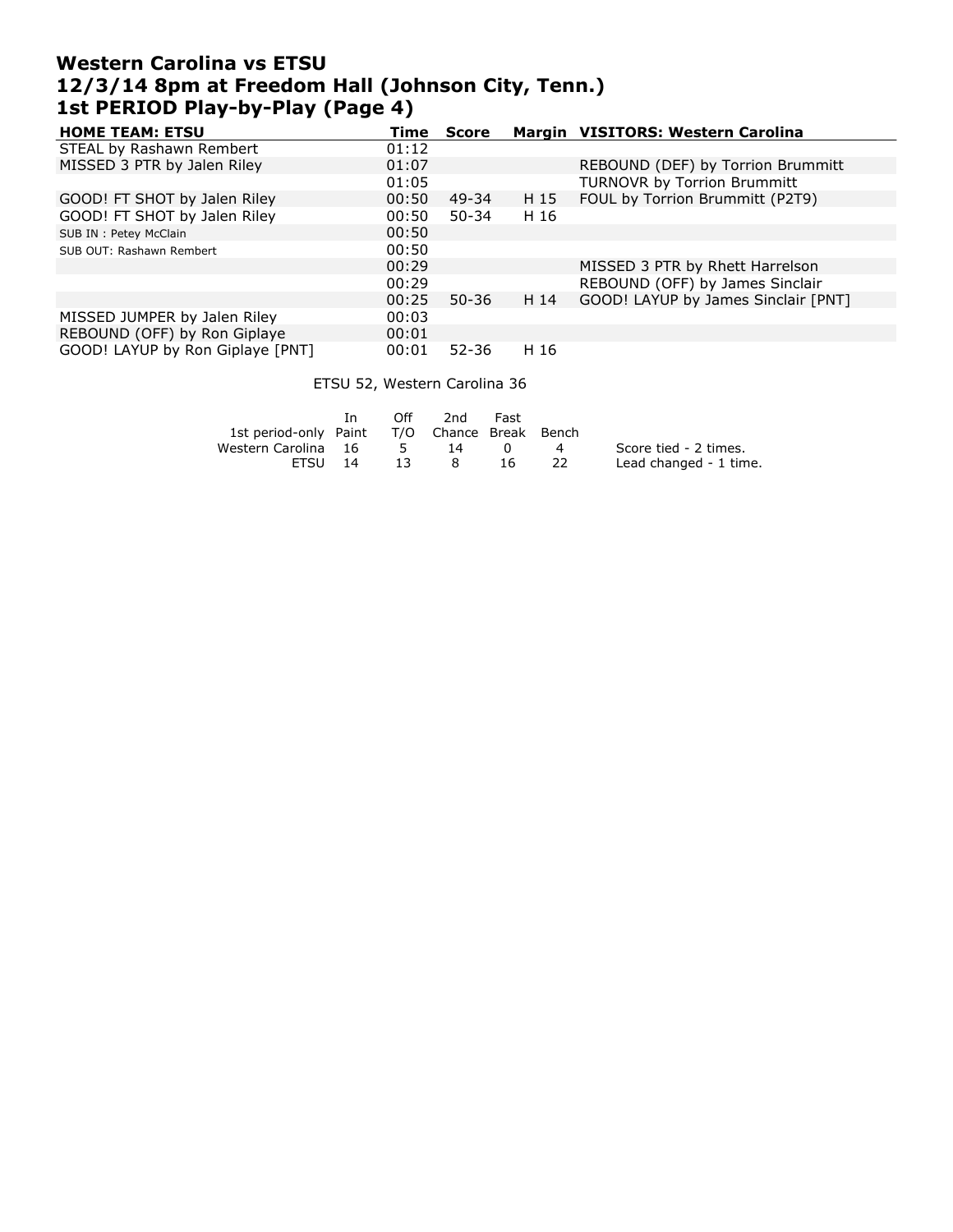## **Western Carolina vs ETSU 12/3/14 8pm at Freedom Hall (Johnson City, Tenn.) 2nd PERIOD Play-by-Play (Page 1)**

| <b>HOME TEAM: ETSU</b>              | Time  | <b>Score</b> |      | Margin VISITORS: Western Carolina     |
|-------------------------------------|-------|--------------|------|---------------------------------------|
| SUB IN : Ron Giplaye                | 20:00 |              |      |                                       |
| SUB OUT: Alex Bates                 | 20:00 |              |      |                                       |
| TURNOVR by A.J. Merriweather        | 19:58 |              |      |                                       |
|                                     | 19:57 |              |      | STEAL by James Sinclair               |
|                                     | 19:55 | 52-39        | H 13 | GOOD! 3 PTR by Rhett Harrelson [FB]   |
|                                     | 19:55 |              |      | ASSIST by James Sinclair              |
| FOUL by A.J. Merriweather (P1T1)    | 19:42 |              |      |                                       |
| TURNOVR by A.J. Merriweather        | 19:42 |              |      |                                       |
|                                     | 19:20 |              |      | TURNOVR by Kenneth Hall               |
| STEAL by A.J. Merriweather          | 19:19 |              |      |                                       |
| TURNOVR by A.J. Merriweather        | 19:14 |              |      |                                       |
|                                     | 19:13 |              |      | STEAL by Rhett Harrelson              |
| REBOUND (DEF) by Lester Wilson      | 19:09 |              |      | MISSED LAYUP by Rhett Harrelson       |
| MISSED 3 PTR by Rashawn Rembert     | 18:52 |              |      | REBOUND (DEF) by Rhett Harrelson      |
| REBOUND (DEF) by Ron Giplaye        | 18:39 |              |      | MISSED LAYUP by Mike Brown            |
| GOOD! 3 PTR by Rashawn Rembert [FB] | 18:33 | 55-39        | H 16 |                                       |
| <b>ASSIST by Petey McClain</b>      | 18:33 |              |      |                                       |
|                                     | 18:15 | $55 - 41$    | H 14 | GOOD! LAYUP by Torrion Brummitt [PNT] |
| GOOD! FT SHOT by A.J. Merriweather  | 18:01 | $56 - 41$    | H 15 | FOUL by Mike Brown (P2T1)             |
| GOOD! FT SHOT by A.J. Merriweather  | 18:01 | $57 - 41$    | H 16 |                                       |
| SUB IN : Devin Harris               | 18:01 |              |      | SUB IN : Justin Browning              |
| SUB OUT: A.J. Merriweather          | 18:01 |              |      | SUB OUT: Kenneth Hall                 |
|                                     | 17:46 |              |      | TURNOVR by Rhett Harrelson            |
| STEAL by Rashawn Rembert            | 17:45 |              |      |                                       |
| TURNOVR by Ron Giplaye              | 17:38 |              |      |                                       |
|                                     | 17:35 | $57 - 44$    | H 13 | GOOD! 3 PTR by James Sinclair [FB]    |
|                                     | 17:35 |              |      | ASSIST by Rhett Harrelson             |
| MISSED 3 PTR by Lester Wilson       | 17:22 |              |      |                                       |
| REBOUND (OFF) by Ron Giplaye        | 17:22 |              |      |                                       |
| MISSED FT SHOT by Ron Giplaye       | 17:17 |              |      | FOUL by Torrion Brummitt (P3T2)       |
| REBOUND (OFF) by (DEADBALL)         | 17:17 |              |      |                                       |
| MISSED FT SHOT by Ron Giplaye       | 17:17 |              |      | REBOUND (DEF) by Justin Browning      |
| SUB IN : Jalen Riley                | 17:06 |              |      |                                       |
|                                     | 17:06 |              |      |                                       |
| SUB OUT: Petey McClain              | 16:46 | $57 - 47$    | H 10 | GOOD! 3 PTR by James Sinclair         |
|                                     | 16:46 |              |      | <b>ASSIST by Justin Browning</b>      |
| GOOD! 3 PTR by Lester Wilson        | 16:16 | $60 - 47$    | H 13 |                                       |
| ASSIST by Jalen Riley               |       |              |      |                                       |
| REBOUND (DEF) by Devin Harris       | 16:16 |              |      |                                       |
|                                     | 16:05 |              |      | MISSED 3 PTR by Mike Brown            |
|                                     | 16:04 |              |      | FOUL by James Sinclair (P3T3)         |
| MISSED 3 PTR by Rashawn Rembert     | 15:41 |              |      |                                       |
| REBOUND (OFF) by Ron Giplaye        | 15:41 |              |      |                                       |
| FOUL by Ron Giplaye (P2T2)          | 15:35 |              |      |                                       |
| TURNOVR by Ron Giplaye              | 15:35 |              |      |                                       |
|                                     | 15:35 |              |      | TIMEOUT MEDIA                         |
| SUB IN: A.J. Merriweather           | 15:35 |              |      | SUB IN: Tucker Thompson               |
| SUB OUT: Ron Giplaye                | 15:35 |              |      | SUB OUT: Justin Browning              |
|                                     | 15:14 | $60 - 50$    | H 10 | GOOD! 3 PTR by Rhett Harrelson        |
| TIMEOUT 30sec                       | 15:06 |              |      |                                       |
|                                     | 14:58 |              |      | FOUL by Mike Brown (P3T4)             |
| MISSED LAYUP by Devin Harris        | 14:43 |              |      | <b>BLOCK by Torrion Brummitt</b>      |
| REBOUND (OFF) by Devin Harris       | 14:41 |              |      |                                       |
| MISSED LAYUP by Devin Harris        | 14:40 |              |      | <b>BLOCK by Torrion Brummitt</b>      |
|                                     | 14:39 |              |      | REBOUND (DEF) by Rhett Harrelson      |
|                                     | 14:35 |              |      | FOUL by Mike Brown (P4T5)             |
|                                     | 14:35 |              |      | TURNOVR by Mike Brown                 |
|                                     | 14:35 |              |      | SUB IN : Justin Browning              |
|                                     | 14:35 |              |      | SUB OUT: Mike Brown                   |
|                                     | 14:24 |              |      | FOUL by Rhett Harrelson (P1T6)        |
| GOOD! JUMPER by A.J. Merriweather   | 14:22 | 62-50        | H 12 |                                       |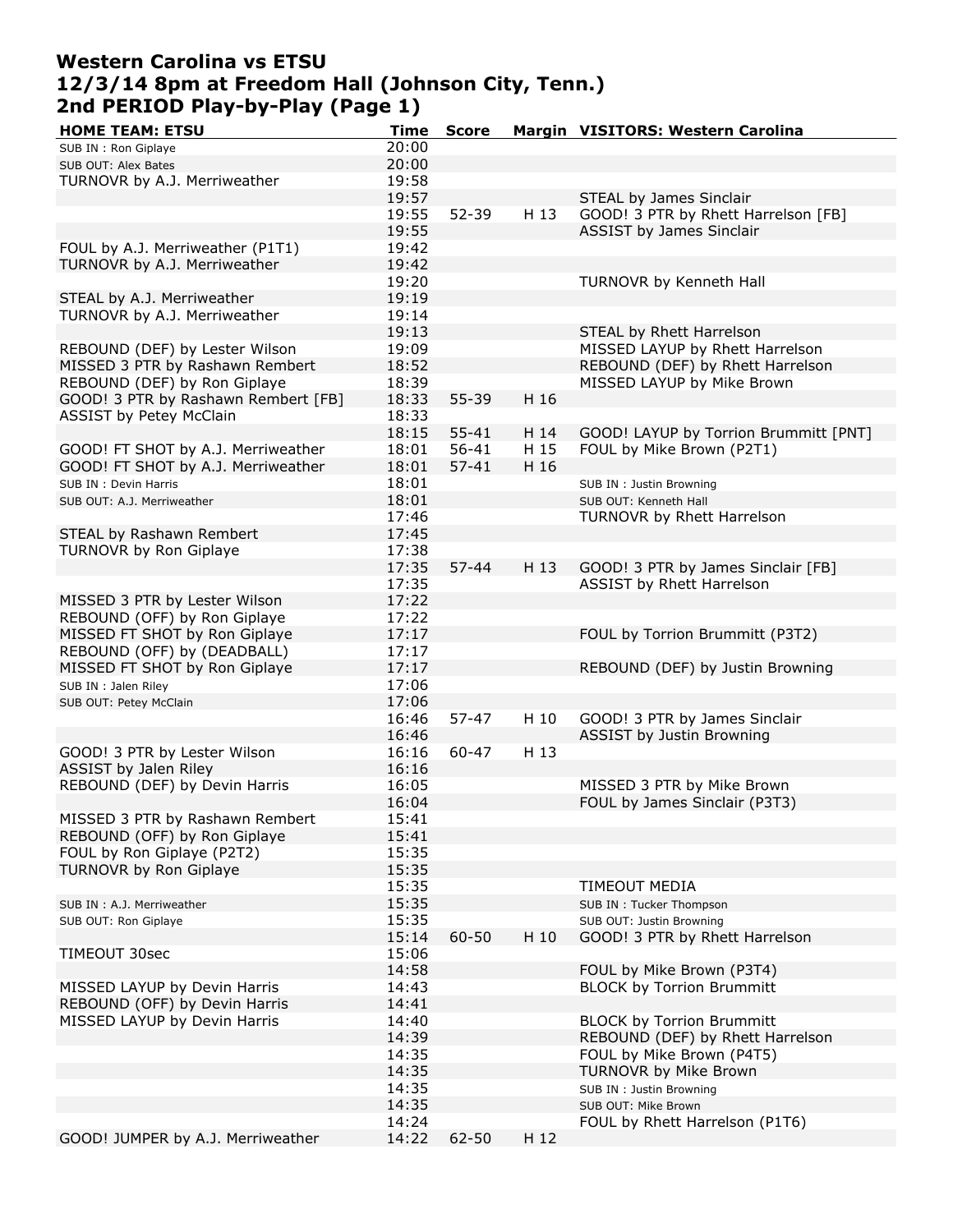# **Western Carolina vs ETSU 12/3/14 8pm at Freedom Hall (Johnson City, Tenn.) 2nd PERIOD Play-by-Play (Page 2)**

| <b>HOME TEAM: ETSU</b>              | Time  | <b>Score</b> |       | Margin VISITORS: Western Carolina      |
|-------------------------------------|-------|--------------|-------|----------------------------------------|
|                                     | 13:50 | $62 - 52$    | H 10  | GOOD! JUMPER by Tucker Thompson        |
|                                     | 13:50 |              |       | <b>ASSIST by Justin Browning</b>       |
| MISSED 3 PTR by Rashawn Rembert     | 13:37 |              |       | REBOUND (DEF) by Tucker Thompson       |
|                                     | 13:23 |              |       | MISSED JUMPER by James Sinclair        |
|                                     | 13:23 |              |       | REBOUND (OFF) by Tucker Thompson       |
| FOUL by Devin Harris (P2T3)         | 13:23 | $62 - 53$    | H 9   | GOOD! FT SHOT by Tucker Thompson       |
|                                     | 13:23 | 62-54        | H 8   | GOOD! FT SHOT by Tucker Thompson       |
|                                     | 13:23 |              |       |                                        |
| SUB IN : Alex Bates                 |       |              |       |                                        |
| SUB IN : Petey McClain              | 13:23 |              |       |                                        |
| SUB OUT: A.J. Merriweather          | 13:23 |              |       |                                        |
| SUB OUT: Rashawn Rembert            | 13:23 |              |       |                                        |
| SUB OUT: Devin Harris               | 13:23 |              |       |                                        |
| MISSED FT SHOT by Jalen Riley       | 13:06 |              |       | FOUL by Tucker Thompson (P2T7)         |
| REBOUND (OFF) by (DEADBALL)         | 13:06 |              |       |                                        |
| MISSED FT SHOT by Jalen Riley       | 13:06 |              |       | REBOUND (DEF) by Torrion Brummitt      |
| REBOUND (DEF) by Petey McClain      | 13:00 |              |       | MISSED 3 PTR by Rhett Harrelson        |
| GOOD! 3 PTR by Rashawn Rembert [FB] | 12:53 | 65-54        | H 11  |                                        |
| <b>ASSIST by Petey McClain</b>      | 12:53 |              |       |                                        |
|                                     | 12:17 | 65-56        | H 9   | GOOD! LAYUP by Tucker Thompson [PNT]   |
|                                     | 12:17 |              |       | <b>ASSIST by Justin Browning</b>       |
| GOOD! 3 PTR by Lester Wilson        |       | 68-56        | H 12  |                                        |
|                                     | 12:01 |              |       |                                        |
| ASSIST by Petey McClain             | 12:01 |              |       |                                        |
| STEAL by Alex Bates                 | 11:47 |              |       | TURNOVR by Torrion Brummitt            |
|                                     | 11:46 |              |       | FOUL by Torrion Brummitt (P4T8)        |
| TIMEOUT media                       | 11:46 |              |       |                                        |
| GOOD! FT SHOT by Alex Bates         | 11:46 | 69-56        | H 13  |                                        |
| GOOD! FT SHOT by Alex Bates         | 11:46 | $70 - 56$    | H 14  |                                        |
|                                     | 11:31 | 70-59        | H 11  | GOOD! 3 PTR by Rhett Harrelson         |
|                                     | 11:31 |              |       | <b>ASSIST by Torrion Brummitt</b>      |
| MISSED 3 PTR by Rashawn Rembert     | 11:13 |              |       |                                        |
| REBOUND (OFF) by Alex Bates         | 11:13 |              |       |                                        |
| TURNOVR by Petey McClain            | 11:08 |              |       |                                        |
|                                     | 11:07 |              |       |                                        |
|                                     |       |              |       | STEAL by James Sinclair                |
| FOUL by Petey McClain (P3T4)        | 10:59 |              |       |                                        |
| SUB IN : A.J. Merriweather          | 10:59 |              |       |                                        |
| SUB IN : Devin Harris               | 10:59 |              |       |                                        |
| SUB OUT: Petey McClain              | 10:59 |              |       |                                        |
|                                     | 10:55 | $70 - 62$    | $H_8$ | GOOD! 3 PTR by Rhett Harrelson         |
|                                     | 10:55 |              |       | <b>ASSIST by Justin Browning</b>       |
| GOOD! 3 PTR by Lester Wilson        | 10:35 | $73 - 62$    | H 11  |                                        |
| <b>ASSIST by Devin Harris</b>       | 10:35 |              |       |                                        |
| FOUL by Alex Bates (P4T5)           | 10:17 |              |       | MISSED FT SHOT by Torrion Brummitt     |
|                                     | 10:17 |              |       | REBOUND (OFF) by (DEADBALL)            |
|                                     | 10:17 | $73 - 63$    | H 10  | GOOD! FT SHOT by Torrion Brummitt      |
| SUB IN : Ron Giplaye                | 10:17 |              |       | SUB IN : Kenneth Hall                  |
| SUB OUT: Alex Bates                 | 10:17 |              |       | <b>SUB OUT: Torrion Brummitt</b>       |
| GOOD! 3 PTR by Jalen Riley          | 10:02 | 76-63        | H 13  |                                        |
|                                     |       |              |       |                                        |
| ASSIST by Lester Wilson             | 10:02 |              |       |                                        |
| REBOUND (DEF) by A.J. Merriweather  | 09:48 |              |       | MISSED JUMPER by James Sinclair        |
| MISSED FT SHOT by A.J. Merriweather | 09:47 |              |       | FOUL by Kenneth Hall (P1T9)            |
|                                     | 09:47 |              |       | REBOUND (DEF) by James Sinclair        |
|                                     | 09:41 | 76-65        | H 11  | GOOD! DUNK by Justin Browning [FB/PNT] |
|                                     | 09:41 |              |       | ASSIST by James Sinclair               |
| MISSED JUMPER by A.J. Merriweather  | 09:21 |              |       | BLOCK by Tucker Thompson               |
|                                     | 09:20 |              |       | REBOUND (DEF) by Tucker Thompson       |
| <b>BLOCK by Ron Giplaye</b>         | 09:02 |              |       | MISSED JUMPER by Tucker Thompson       |
| REBOUND (DEF) by Lester Wilson      | 09:01 |              |       |                                        |
| MISSED LAYUP by Ron Giplaye         | 08:51 |              |       | REBOUND (DEF) by James Sinclair        |
|                                     |       |              |       | MISSED 3 PTR by James Sinclair         |
| REBOUND (DEF) by A.J. Merriweather  | 08:41 |              |       |                                        |
| FOUL by Lester Wilson (P1T6)        | 08:19 |              |       |                                        |
| TURNOVR by Lester Wilson            | 08:19 |              |       |                                        |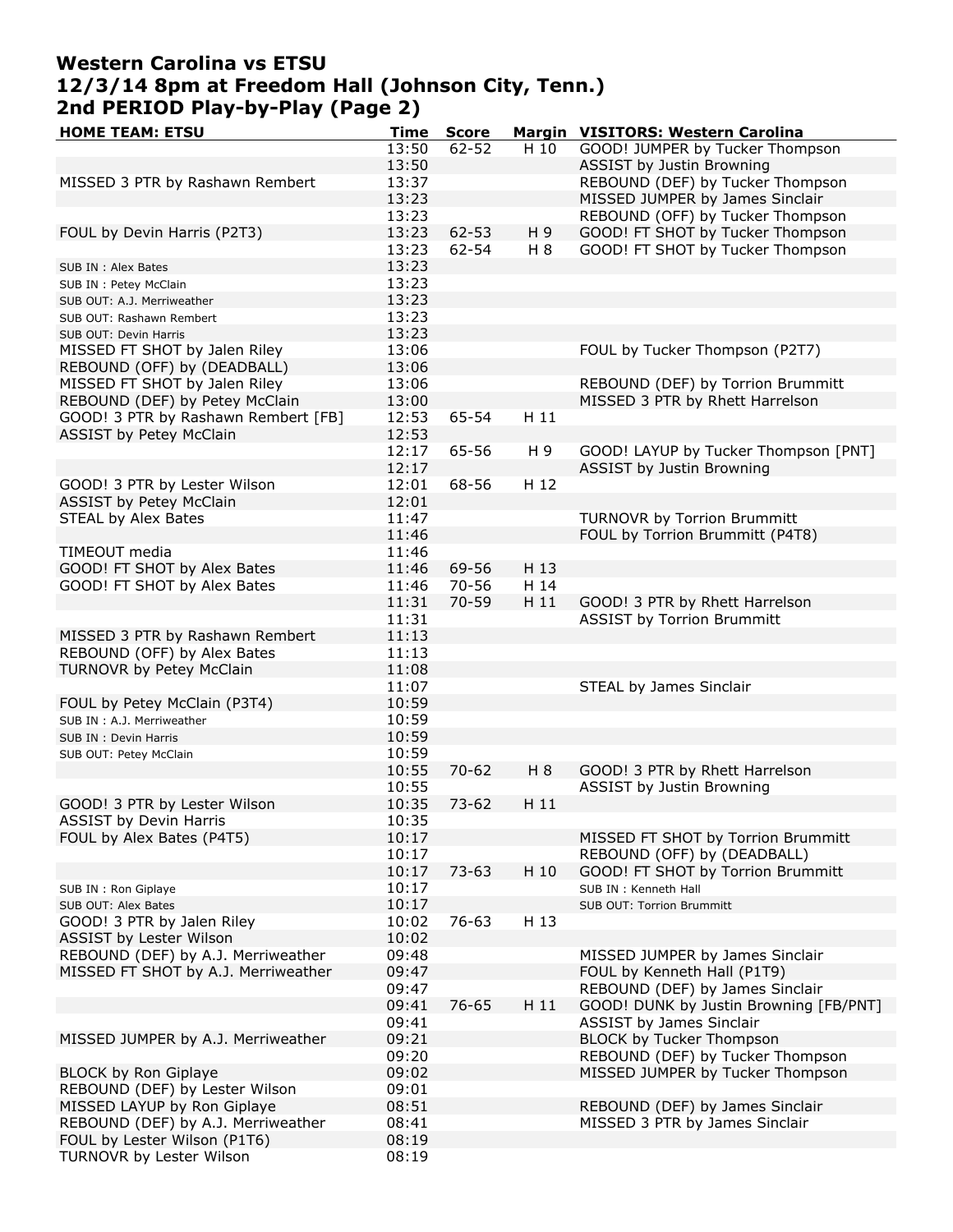### **Western Carolina vs ETSU 12/3/14 8pm at Freedom Hall (Johnson City, Tenn.) 2nd PERIOD Play-by-Play (Page 3)**

| <b>HOME TEAM: ETSU</b>                 | Time  | <b>Score</b> |                | Margin VISITORS: Western Carolina  |
|----------------------------------------|-------|--------------|----------------|------------------------------------|
| SUB IN: Rashawn Rembert                | 08:19 |              |                | <b>SUB IN: Torrion Brummitt</b>    |
| SUB IN : Petey McClain                 | 08:19 |              |                | SUB OUT: Tucker Thompson           |
| SUB OUT: Jalen Riley                   | 08:19 |              |                |                                    |
| SUB OUT: Lester Wilson                 | 08:19 |              |                |                                    |
|                                        | 08:02 |              |                | MISSED LAYUP by Torrion Brummitt   |
|                                        | 08:02 |              |                | REBOUND (OFF) by Kenneth Hall      |
|                                        |       |              |                |                                    |
|                                        | 08:00 | 76-67        | H 9            | GOOD! LAYUP by Kenneth Hall [PNT]  |
| FOUL by Devin Harris (P3T7)            | 08:00 |              |                | MISSED FT SHOT by Kenneth Hall     |
|                                        | 08:00 |              |                | REBOUND (OFF) by Kenneth Hall      |
|                                        | 07:57 |              |                | <b>TIMEOUT MEDIA</b>               |
|                                        | 07:55 |              |                | MISSED 3 PTR by James Sinclair     |
|                                        | 07:55 |              |                | REBOUND (OFF) by Rhett Harrelson   |
|                                        | 07:49 | $76 - 70$    | H 6            | GOOD! 3 PTR by Rhett Harrelson     |
|                                        | 07:49 |              |                | ASSIST by Kenneth Hall             |
| MISSED LAYUP by Devin Harris           | 07:20 |              |                |                                    |
| REBOUND (OFF) by Devin Harris          | 07:20 |              |                |                                    |
| MISSED FT SHOT by Devin Harris         | 07:19 |              |                | FOUL by Kenneth Hall (P2T10)       |
|                                        |       |              |                |                                    |
| REBOUND (OFF) by (DEADBALL)            | 07:19 |              |                |                                    |
| GOOD! FT SHOT by Devin Harris          | 07:19 | $77 - 70$    | H 7            |                                    |
| SUB IN : Jalen Riley                   | 07:19 |              |                |                                    |
| SUB OUT: A.J. Merriweather             | 07:19 |              |                |                                    |
|                                        | 07:03 |              |                | MISSED 3 PTR by Rhett Harrelson    |
|                                        | 07:03 |              |                | REBOUND (OFF) by Kenneth Hall      |
|                                        | 07:00 | $77 - 72$    | H 5            | GOOD! LAYUP by Kenneth Hall [PNT]  |
| MISSED 3 PTR by Devin Harris           | 06:38 |              |                | REBOUND (DEF) by Torrion Brummitt  |
|                                        | 06:23 |              |                | <b>TURNOVR by Torrion Brummitt</b> |
|                                        |       |              |                |                                    |
| SUB IN : Lester Wilson                 | 06:23 |              |                |                                    |
| SUB OUT: Devin Harris                  | 06:23 |              |                |                                    |
| GOOD! LAYUP by Lester Wilson [PNT]     | 06:13 | 79-72        | H 7            |                                    |
| ASSIST by Jalen Riley                  | 06:13 |              |                |                                    |
|                                        | 05:58 | 79-74        | H 5            | GOOD! JUMPER by James Sinclair     |
|                                        | 05:57 |              |                | TIMEOUT 30sec                      |
|                                        | 05:57 |              |                | SUB IN : Tucker Thompson           |
|                                        | 05:57 |              |                | SUB OUT: Kenneth Hall              |
| TURNOVR by Jalen Riley                 | 05:37 |              |                |                                    |
|                                        | 05:37 |              |                | SUB IN : Mike Brown                |
|                                        | 05:37 |              |                |                                    |
|                                        | 05:24 |              |                | SUB OUT: Tucker Thompson           |
| REBOUND (DEF) by (TEAM)                |       |              |                | MISSED 3 PTR by James Sinclair     |
| SUB IN : A.J. Merriweather             | 05:22 |              |                |                                    |
| SUB OUT: Ron Giplaye                   | 05:22 |              |                |                                    |
| GOOD! FT SHOT by Jalen Riley           | 04:59 | 80-74        | H 6            | FOUL by Justin Browning (P3T11)    |
| GOOD! FT SHOT by Jalen Riley           | 04:59 | 81-74        | H 7            |                                    |
|                                        | 04:53 | $81 - 77$    | H 4            | GOOD! 3 PTR by Rhett Harrelson     |
| MISSED 3 PTR by Jalen Riley            | 04:34 |              |                |                                    |
| REBOUND (OFF) by A.J. Merriweather     | 04:34 |              |                |                                    |
| GOOD! LAYUP by A.J. Merriweather [PNT] | 04:29 | 83-77        | H 6            |                                    |
| TIMEOUT 30sec                          | 04:27 |              |                |                                    |
| SUB IN : Alex Bates                    | 04:27 |              |                |                                    |
|                                        | 04:27 |              |                |                                    |
| SUB OUT: Jalen Riley                   |       |              |                |                                    |
|                                        | 03:59 | 83-80        | $H_3$          | GOOD! 3 PTR by Rhett Harrelson     |
|                                        | 03:59 |              |                | <b>ASSIST by Justin Browning</b>   |
| MISSED LAYUP by A.J. Merriweather      | 03:23 |              |                | <b>BLOCK by Justin Browning</b>    |
| REBOUND (OFF) by A.J. Merriweather     | 03:21 |              |                |                                    |
| TURNOVR by A.J. Merriweather           | 03:18 |              |                | STEAL by Justin Browning           |
|                                        | 03:16 | 83-82        | $H_1$          | GOOD! LAYUP by Mike Brown [FB/PNT] |
|                                        | 03:16 |              |                | <b>ASSIST by Justin Browning</b>   |
| FOUL by Petey McClain (P4T8)           | 03:16 |              |                |                                    |
|                                        | 03:16 |              |                | TIMEOUT MEDIA                      |
|                                        | 03:16 | 83-83        | T <sub>3</sub> | GOOD! FT SHOT by Mike Brown        |
|                                        |       |              |                |                                    |
| SUB IN : Jalen Riley                   | 03:16 |              |                |                                    |
| SUB IN : Devin Harris                  | 03:16 |              |                |                                    |
| SUB OUT: A.J. Merriweather             | 03:16 |              |                |                                    |
| SUB OUT: Alex Bates                    | 03:16 |              |                |                                    |
|                                        | 02:54 |              |                | FOUL by Torrion Brummitt (P5T12)   |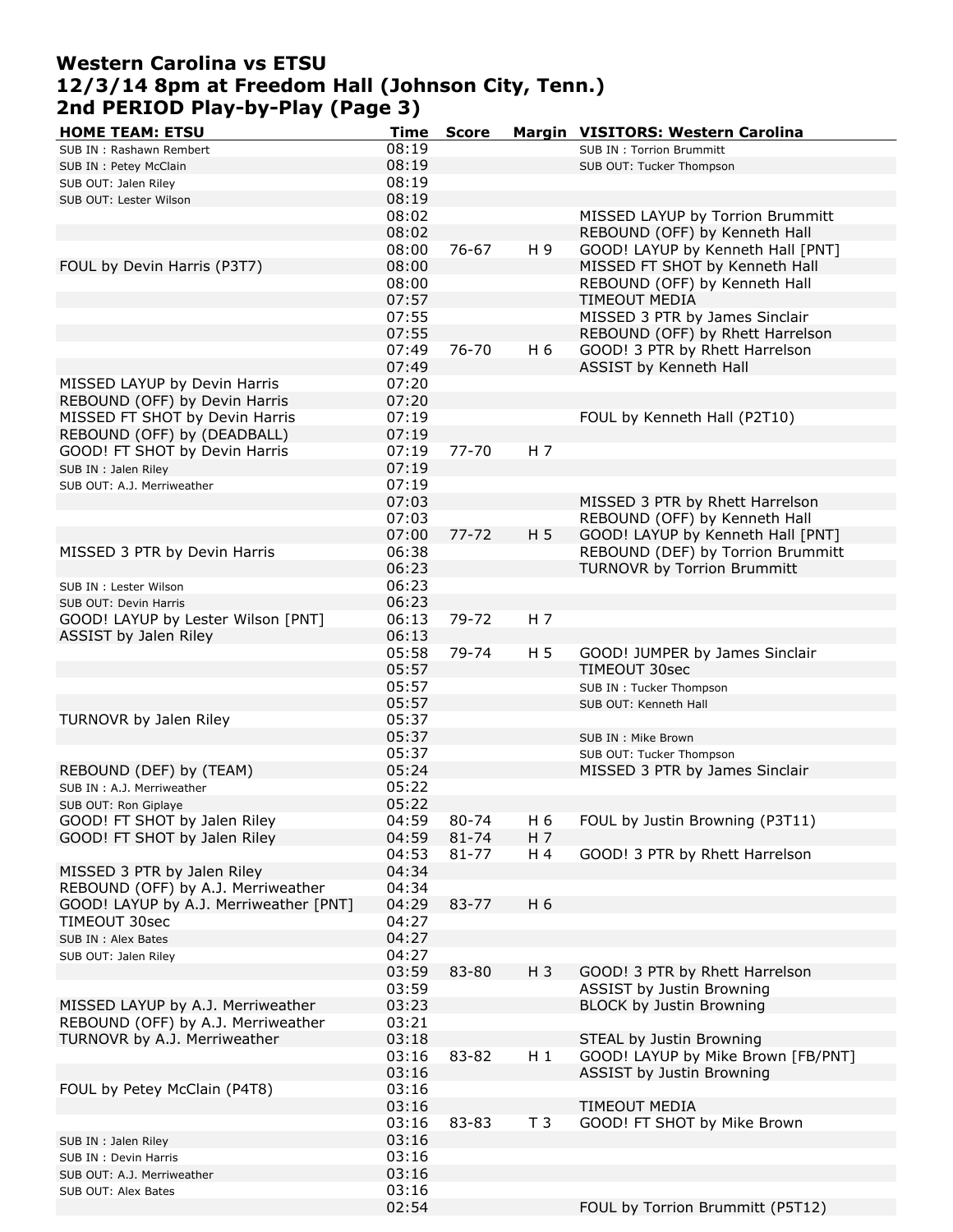### **Western Carolina vs ETSU 12/3/14 8pm at Freedom Hall (Johnson City, Tenn.) 2nd PERIOD Play-by-Play (Page 4)**

| <b>HOME TEAM: ETSU</b>             | Time  | <b>Score</b> |                | Margin VISITORS: Western Carolina           |
|------------------------------------|-------|--------------|----------------|---------------------------------------------|
| GOOD! FT SHOT by Jalen Riley       | 02:54 | 84-83        | $H_1$          |                                             |
| GOOD! FT SHOT by Jalen Riley       | 02:54 | 85-83        | H <sub>2</sub> |                                             |
| SUB IN : A.J. Merriweather         | 02:54 |              |                | SUB IN : Tucker Thompson                    |
| SUB IN : Alex Bates                | 02:54 |              |                | <b>SUB OUT: Torrion Brummitt</b>            |
| SUB OUT: Rashawn Rembert           | 02:54 |              |                |                                             |
| SUB OUT: Lester Wilson             | 02:54 |              |                |                                             |
| REBOUND (DEF) by Petey McClain     | 02:35 |              |                | MISSED 3 PTR by James Sinclair              |
| MISSED LAYUP by Jalen Riley        | 02:14 |              |                | <b>BLOCK by Justin Browning</b>             |
|                                    | 02:14 |              |                | REBOUND (DEF) by Justin Browning            |
|                                    | 02:08 |              |                | FOUL by Tucker Thompson (P3T13)             |
|                                    |       |              |                |                                             |
|                                    | 02:08 |              |                | TURNOVR by Tucker Thompson<br>TIMFOUT 30sec |
|                                    | 02:08 |              |                |                                             |
| SUB IN: Rashawn Rembert            | 02:08 |              |                |                                             |
| SUB IN : Lester Wilson             | 02:08 |              |                |                                             |
| SUB OUT: Petey McClain             | 02:08 |              |                |                                             |
| SUB OUT: A.J. Merriweather         | 02:08 |              |                |                                             |
| SUB OUT: Alex Bates                | 02:08 |              |                |                                             |
| GOOD! 3 PTR by Jalen Riley         | 01:40 | 88-83        | H <sub>5</sub> |                                             |
| REBOUND (DEF) by Jalen Riley       | 01:25 |              |                | MISSED 3 PTR by Rhett Harrelson             |
| MISSED FT SHOT by Devin Harris     | 01:16 |              |                | FOUL by Rhett Harrelson (P2T14)             |
| REBOUND (OFF) by (DEADBALL)        | 01:16 |              |                |                                             |
| GOOD! FT SHOT by Devin Harris      | 01:16 | 89-83        | H 6            |                                             |
| SUB IN: Alex Bates                 | 01:16 |              |                |                                             |
| SUB IN : Petey McClain             | 01:16 |              |                |                                             |
| SUB OUT: Rashawn Rembert           | 01:16 |              |                |                                             |
| SUB OUT: Lester Wilson             | 01:16 |              |                |                                             |
| REBOUND (DEF) by Devin Harris      | 00:58 |              |                | MISSED JUMPER by Rhett Harrelson            |
| TIMEOUT 30sec                      | 00:53 |              |                |                                             |
| TURNOVR by Devin Harris            | 00:53 |              |                | STEAL by Mike Brown                         |
|                                    | 00:53 |              |                | TURNOVR by Mike Brown                       |
| SUB IN : Lester Wilson             | 00:53 |              |                |                                             |
|                                    | 00:53 |              |                |                                             |
| SUB IN: Rashawn Rembert            | 00:53 |              |                |                                             |
| SUB OUT: Alex Bates                | 00:53 |              |                |                                             |
| SUB OUT: Petey McClain             |       | $90 - 83$    |                |                                             |
| GOOD! FT SHOT by Jalen Riley       | 00:50 |              | H 7            | FOUL by Justin Browning (P4T15)             |
| GOOD! FT SHOT by Jalen Riley       | 00:50 | $91 - 83$    | H 8            |                                             |
| SUB IN : Petey McClain             | 00:50 |              |                |                                             |
| SUB IN : Alex Bates                | 00:50 |              |                |                                             |
| SUB OUT: Lester Wilson             | 00:50 |              |                |                                             |
| SUB OUT: Rashawn Rembert           | 00:50 |              |                |                                             |
| REBOUND (DEF) by A.J. Merriweather | 00:42 |              |                | MISSED 3 PTR by Mike Brown                  |
| GOOD! FT SHOT by A.J. Merriweather | 00:39 | $92 - 83$    | H 9            | FOUL by Tucker Thompson (P4T16)             |
| GOOD! FT SHOT by A.J. Merriweather | 00:39 | 93-83        | H 10           |                                             |
|                                    | 00:33 | 93-85        | H 8            | GOOD! LAYUP by Rhett Harrelson [PNT]        |
|                                    | 00:32 |              |                | TIMEOUT 30sec                               |
| SUB IN : Lester Wilson             | 00:32 |              |                |                                             |
| SUB IN: Rashawn Rembert            | 00:32 |              |                |                                             |
| SUB OUT: Petey McClain             | 00:32 |              |                |                                             |
| SUB OUT: Alex Bates                | 00:32 |              |                |                                             |
| MISSED FT SHOT by Jalen Riley      | 00:31 |              |                | FOUL by James Sinclair (P4T17)              |
| REBOUND (OFF) by (DEADBALL)        | 00:31 |              |                |                                             |
| GOOD! FT SHOT by Jalen Riley       | 00:31 | 94-85        | H 9            |                                             |
| SUB IN : Alex Bates                | 00:31 |              |                |                                             |
| SUB IN : Petey McClain             | 00:31 |              |                |                                             |
| SUB OUT: Lester Wilson             | 00:31 |              |                |                                             |
| SUB OUT: Rashawn Rembert           | 00:31 |              |                |                                             |
|                                    | 00:24 |              |                | MISSED 3 PTR by Justin Browning             |
|                                    | 00:24 |              |                | REBOUND (OFF) by Mike Brown                 |
|                                    | 00:20 | 94-87        | H 7            | GOOD! LAYUP by Mike Brown [PNT]             |
|                                    | 00:19 |              |                | TIMEOUT 30sec                               |
|                                    | 00:14 |              |                | FOUL by James Sinclair (P5T18)              |
|                                    |       |              |                |                                             |